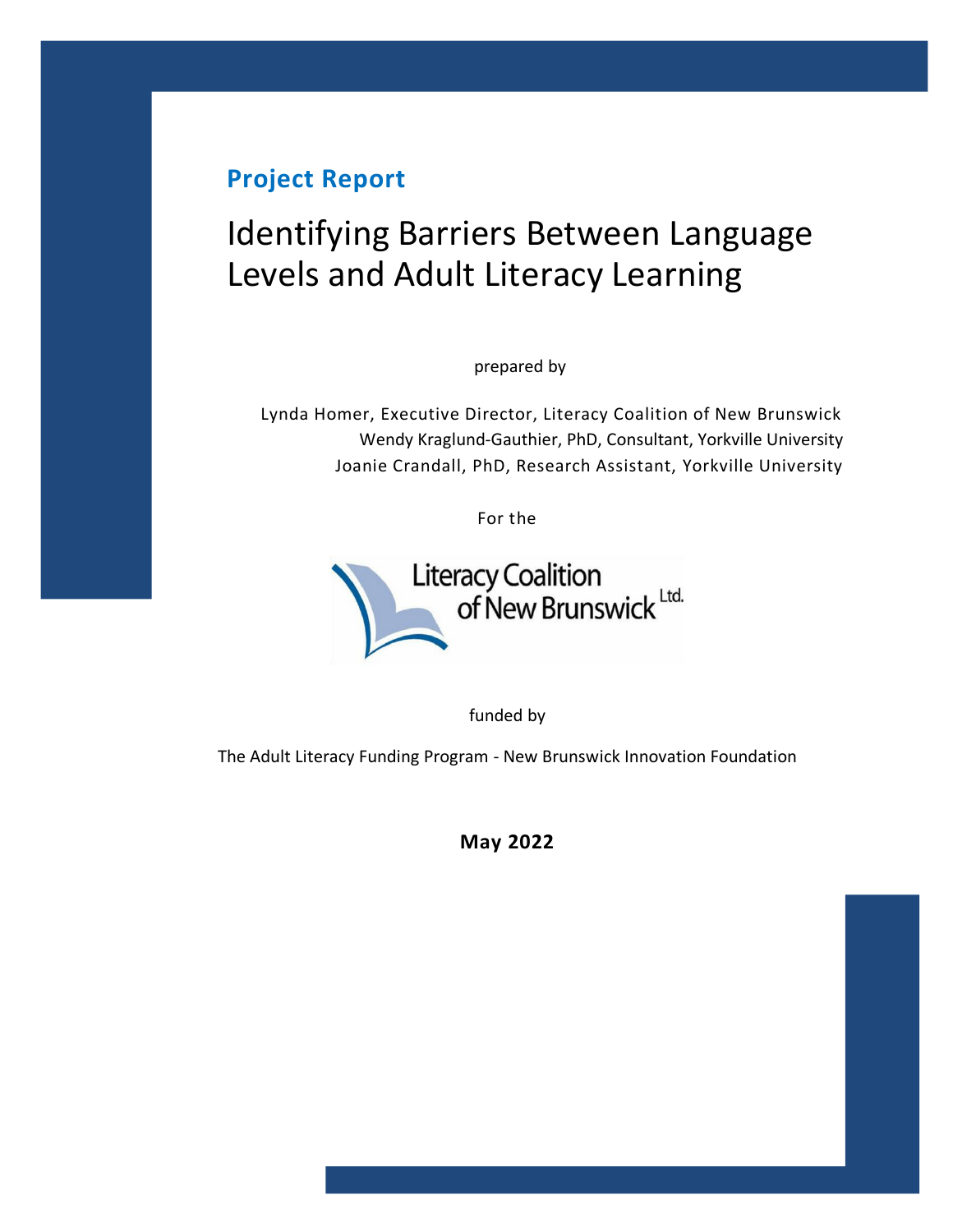# **Table of Contents**

| <b>References</b><br>.16                                                                       |
|------------------------------------------------------------------------------------------------|
| <b>Appendices</b><br>Appendix D: Themes Based on the Adult Literacy Funding (ALF) Framework 20 |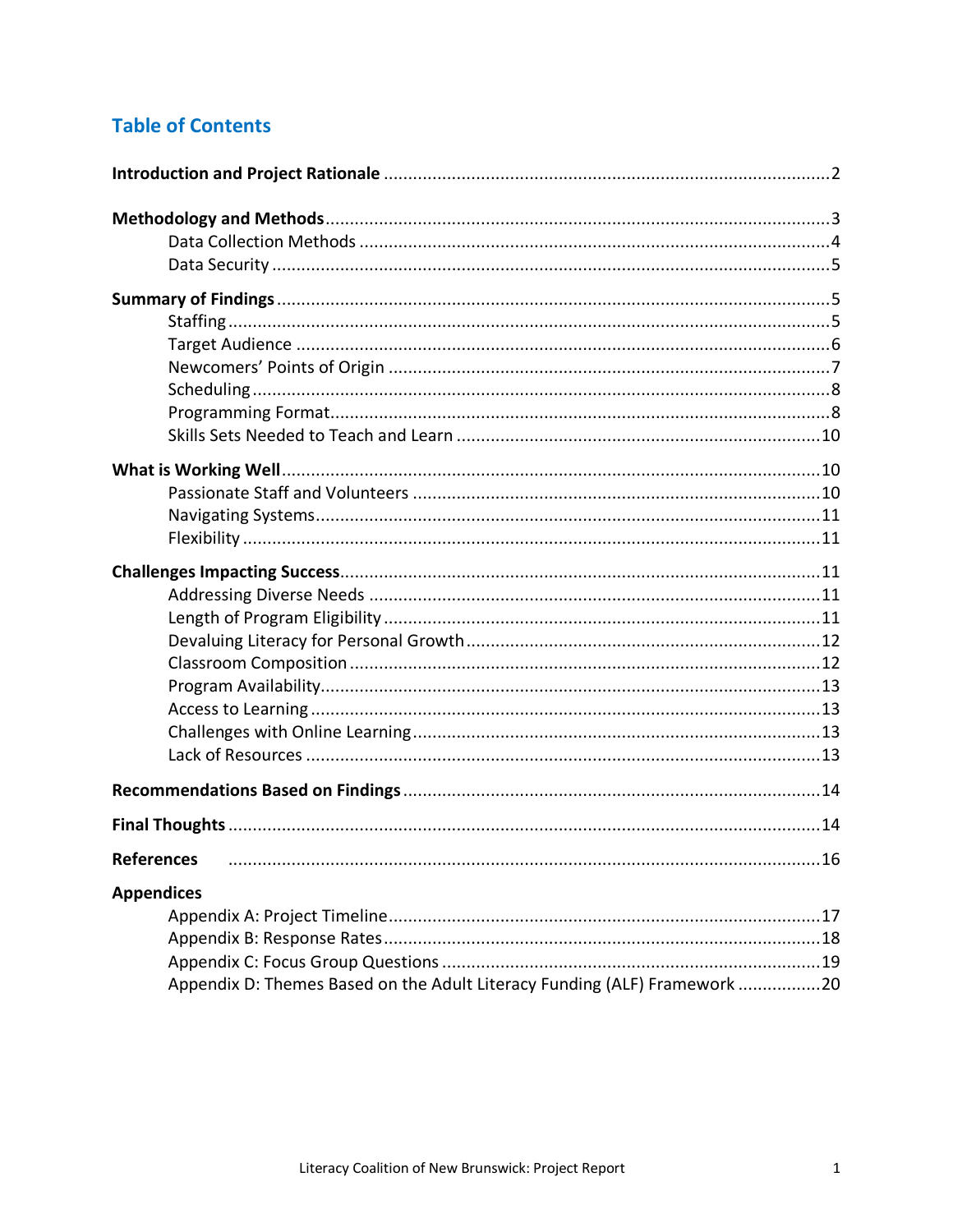# **Introduction and Project Rationale**

In fall of 2021, the Literacy Coalition of New Brunswick received a grant from the Adult Literacy Funding Program - New Brunswick Innovation Foundation, to conduct a research study to identify barriers between language levels and adult literacy learning in New Brunswick. The results of the study which was carried out over the period of September 2021 to March 31, 2022, are presented in this report.

This project falls within the Literacy Coalition of New Brunswick's operating principles, including:

- To build knowledge and expertise and to broker tools, supports and best practices in literacy, lifelong learning, and essential skills, and
- To respect and support the work of all partners in New Brunswick working in the fields of literacy, lifelong learning and essential skills, and to celebrate their achievements.

Our project explored the following themes related to the objectives of the call for projects through the Adult Literacy Funding Program - New Brunswick Innovation Foundation:

- Timely awareness of and access to services and programs;
- The connection between literacy learning and language learning for newcomers, especially women;
- Cultural factors that impact the access and engagement of adult learners in NB; and
- Successes, gaps, and lessons learned to inform the provision of targeted, customized solutions for adult learning programs across the province.

Statistics Canada (2019) has predicted migratory increase could account for more than 80% of Canada's population growth by 2031. Between July 1, 2019, and June 30, 2020, there were 4,909 new immigrants to New Brunswick (Statista, 2021). Although the influx of newcomers to the province has slowed since March 2020 because of global travel restrictions related to the COVID-19 pandemic, current world events suggest once national borders are open, individuals will once again seek a safer new life and work in our province.

Immigrants choose to settle permanently in another country, unlike refugees, who for the most part, have spent years in refugee camps before entering the new country (Government of Canada, n.d.). In 2019, Canada ranked first among 26 countries in accepting 30,082 refugees through the United Nations Refugee Agency's (2021) support and infrastructures alone; others make refugee claims once in Canada, others while still in the country of origin through Canadian Embassies, the Canadian High Commission, or from different entry ports. A newcomer's landed status impacts the types of services and training programs they are able to access.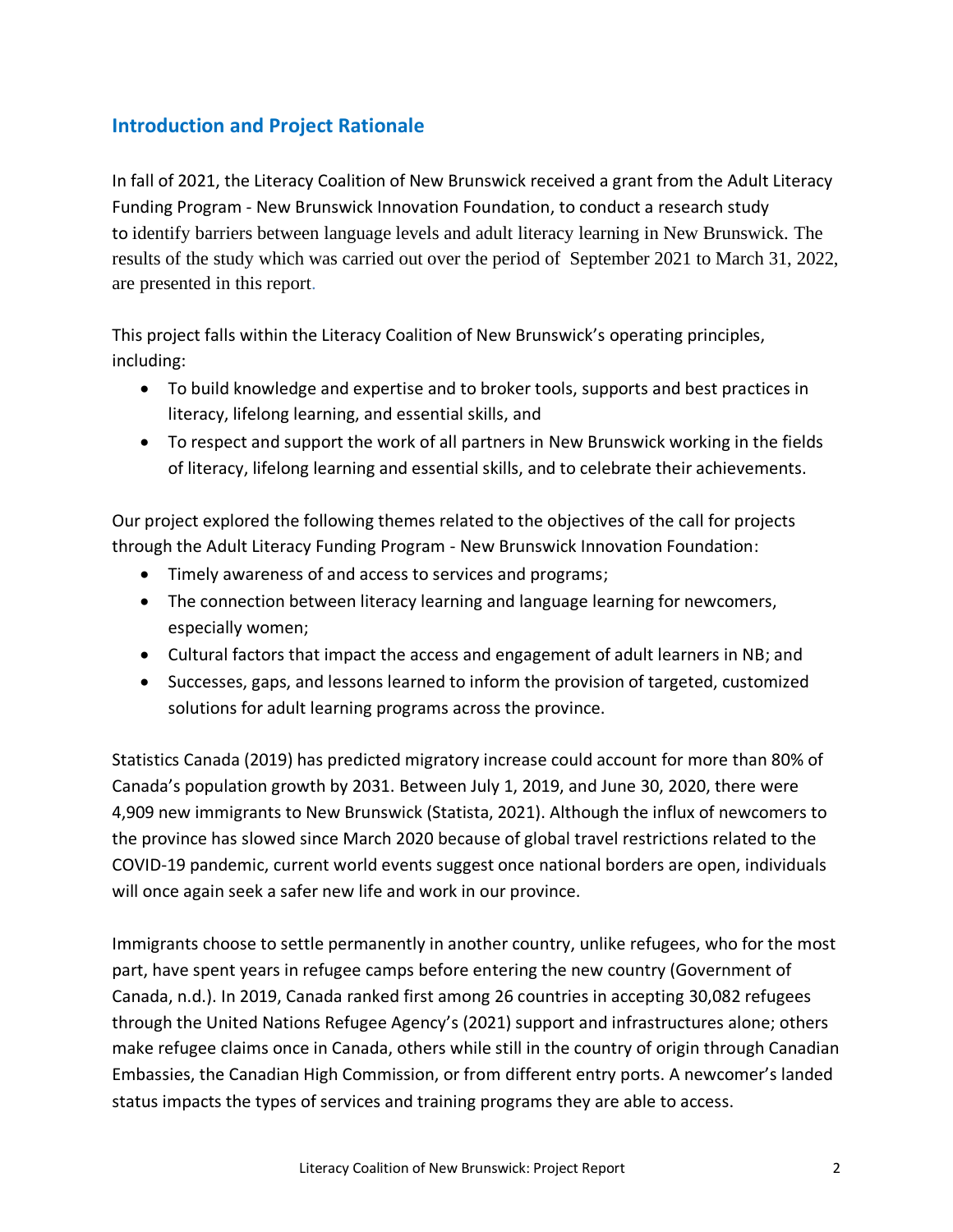Shifts in economics and the nature of work has resulted in the need for adults to increase their employability and essential skills. Yet, in New Brunswick, nearly half of the adult population lack the literacy and essential skills needed. In this province, nearly 50% of adults between the ages of 16–65 do not have the level of literacy and essential skills needed to function successfully in today's society. One in five New Brunswickers have literacy levels that are below the Canadian average, and most individuals among this group do not have a high school diploma. The situation for newcomers is even more complex if they have low literacy levels in their first language and do not yet speak either of our official languages.

Acquiring functional language skills in their new province is one of a host of challenges these newcomers face. In terms of educational attainment, 48.9% of newcomers arriving between 2011 and 2016 had a university level certificate, diploma, or degree (Social Research and Demonstration Corporation [SRDC], 2021). Over half have high school equivalency or less.

The official language of business and learning in New Brunswick is both English and French. English and French second language learners need to acquire a sufficient written and spoken level of mastery of these additional languages in order to later be successful in gaining employment. According to the recent report from the New Brunswick Institute for Research, Data and Training, "from 2006–2015, as high as 27% spoke neither English nor French (Boco, 2021, p. 42). Moreover, paths to integration are individual and complex. For refugees placed in rural communities, the integration into the Canadian life, which is directly proportional to the level of language of the host country, takes even longer and is more difficult, compared to refugees located in larger cities (Lam, 2019).

Research data has indicated a gap in earning potential for newcomers to New Brunswick (Boca et al, 2021; SRDC, 2021a, 2021b)—one that is even higher for individuals with low literacy skills. As indicated in the call for proposals, "slightly over 50% of adults in New Brunswick are not achieving the standards of functional literacy." The link between literacy and employability is strong: Increased literacy improves participation in the labour market and contributes to the overall economic and social prosperity of our province.

# **Methodology and Methods**

Building on SRDC's (2021 a, b) research of skilled newcomers, our focus was on unskilled newcomers with low literacy in their first language and in English and/or French—who often join literacy programs alongside native New Brunswickers. We focused on the reported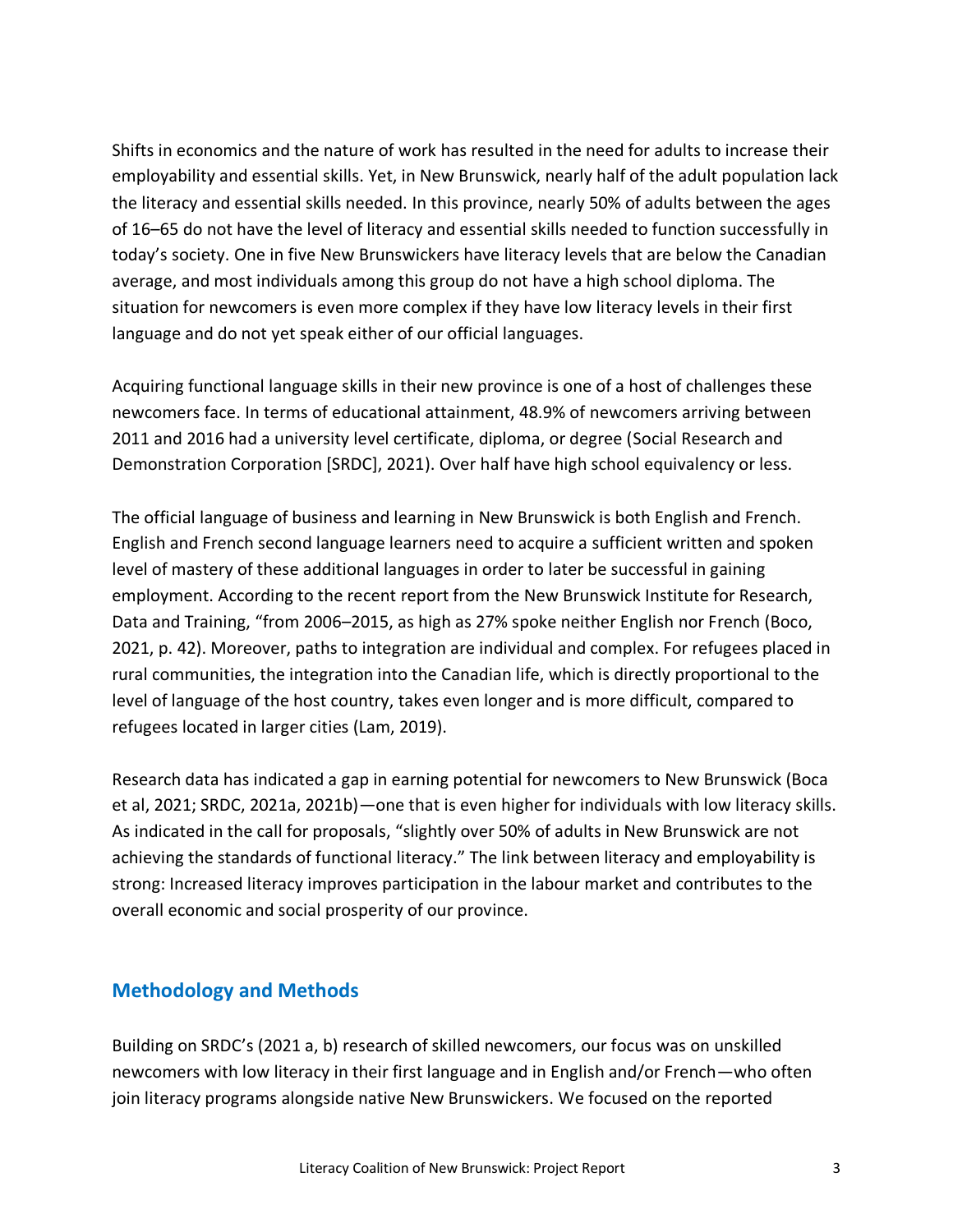experiences of human beings in all their complexities, their continued social interactions, and their struggles in increasing language literacy. A qualitative approach allowed for the use of observations (past and present) in social contexts, and made space for those words, thoughts, and images to reveal details that cannot be captured using numbers, statistics, and variables.

We explored the barriers to adult literacy training that adults experience in terms of access and engagement, program relevance, and delivery methods. We started with an environmental scan of the programs and resources available to adult literacy learners within the province of New Brunswick with the goal of identifying the opportunities and barriers to access of programing.

#### **Data Collection Methods**

We surveyed staff of literacy organizations and immigrant services agencies (ISAs) to gather their frontline perspective on literacy services provided, including the most in-demand services, the most effective interventions, the challenges learners face along with their strengths, the challenges staff face in designing and/or delivering the services, and potential areas for improvement. We also held focus groups with key informants including adult learners. In order to ensure a representative sample, in additional to email requests, we called a number of organizations to encourage their participation in the study.

**Questionnaires.** Once research ethics approval from Yorkville University was granted, we recruited survey participants using convenience sampling techniques from existing contact lists available in the public domain of the individuals involved leading or working in literacy organizations or related service providers within New Brunswick. The email was sent to over 113 individuals working or volunteering for approximately 25 associations and organizations. Additionally, directors were asked to share the front-line questionnaire with their staff. In total, 33 individuals (29.2%) responded to the surveys (See Appendix B for breakdown).

**Focus Groups.** Recruitment to participate in the focus groups for administrators and front-line workers was done via the online questionnaire and telephone conversations. We also asked administrators and/or front-line workers to share the learner focus group information with their newcomer adult learners. Everyone expressing interest was invited to attend a focus group. In total, 6 directors/staff and 27 learners participated in focus groups (See Appendix B for breakdown). In two focus group sessions with newcomer adult learners, the instructor participated as an immigrant to the province and also served as interpreter. The Invitation to the focus group contained details on the project and details on consent for the research. Because of the varied language and literacy levels of learner participants, at the beginning of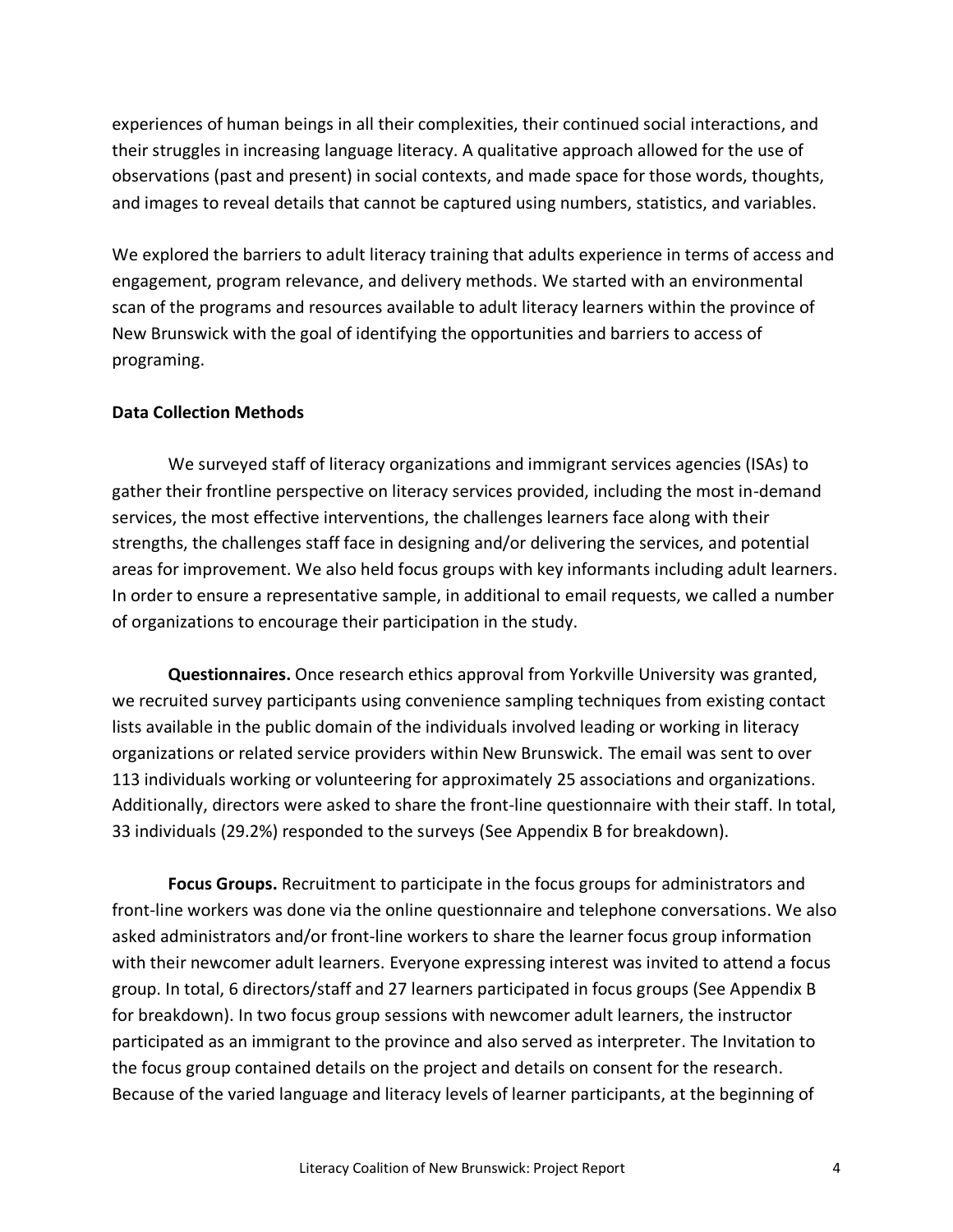each focus group session, the project was described, and the consent form was read aloud. Participant content was sent via Zoom chat or captured in the audio recording. Each focus group lasted no more than 60 minutes (See Appendix C for focus group questions).

**Incentives for Participation.** One respondent from the questionnaire for administrators was randomly awarded \$500 for literacy program expenses; this prize was funded by the Literacy Coalition of New Brunswick as part of their Literacy Week activities. One respondent from the questionnaire for front line workers was awarded a \$25 grocery card. Each adult learner focus group participant received a \$25 grocery card.

#### **Data Security**

The research assistant was required to sign a confidentiality agreement. To align with data retention policies for financial information, we will retain documents for 7 years, after which they will be shredded or deleted from electronic storage.

**Questionnaire.** Questionnaire data was collected via Qualtrics, which uses Transport Layer Security (TLS) encryption (also known as HTTPS) for all transmitted data. A unique participant identifier was assigned to respondents and the only connection to their identifying information is on a master list that is stored separately from response data.

**Focus Groups and Interviews.** Zoom session links were password protected. Zoom recordings were stored on an encrypted drive and deleted from the Zoom cloud once downloaded. Any downloaded recordings were deleted from OneDrive once the sessions were transcribed. Transcripts of recordings of focus groups and interviews have participant names replaced with a coded random number. The list of participants and codes are kept in a separate location from the transcripts.

# **Summary of Findings**

A number of key themes emerged from an analysis of the data. The following summary has been compiled from responses to two questionnaires (1 to administrations and 1 to front line workers) and six focus group sessions (1 with administrators/instructors and 5 with adult learners). See Appendix B for a breakdown of response rates across data collection tools and Appendix C for focus group questions. Appendix D is a breakdown of themes based on the Adult Literacy Funding (ALF) framework.

#### **Staffing**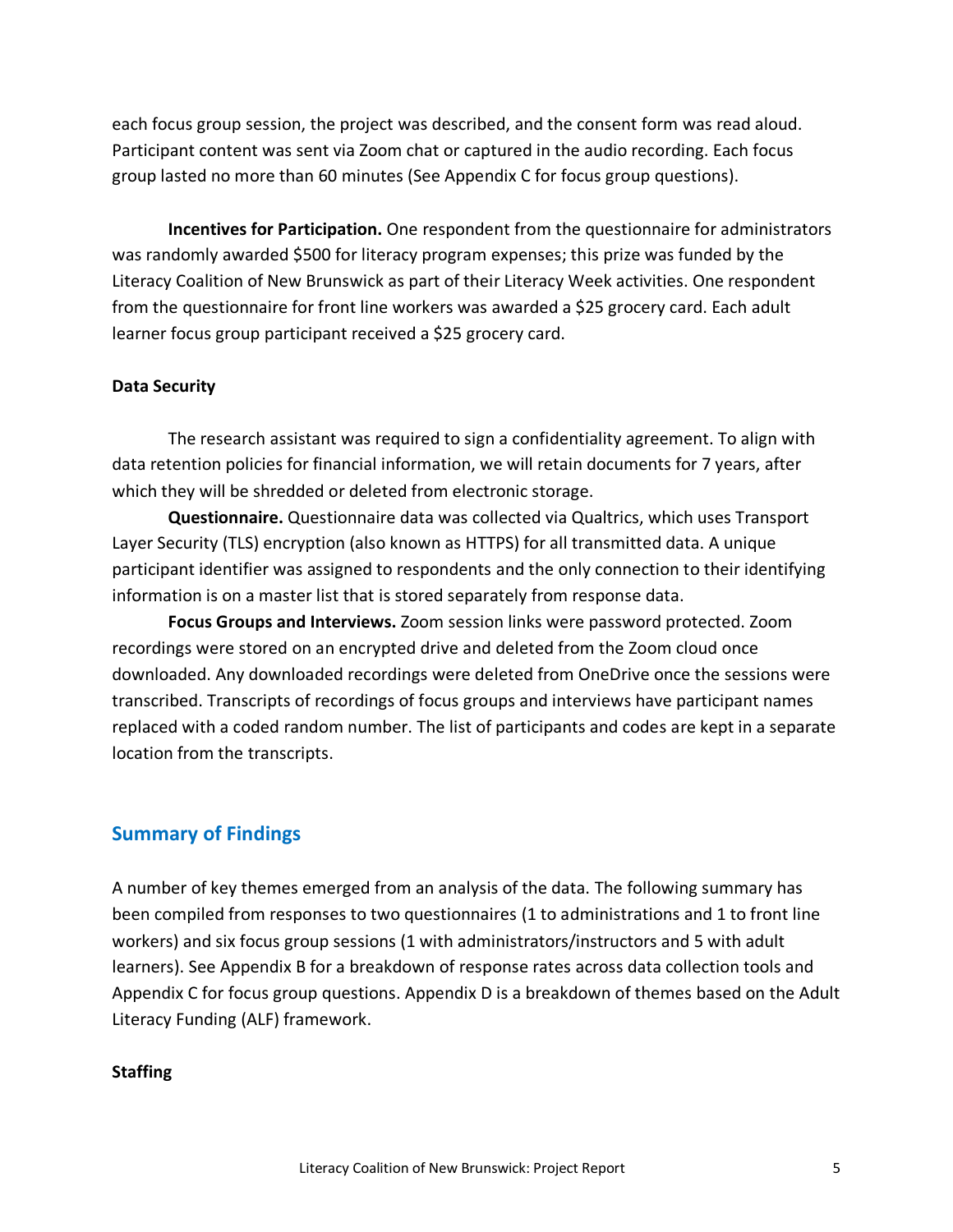Administrators reported a wide range of staffing levels, ranging from 1 full-time staff member to many who fulfilled multiple roles within the organization (see Table 1). Based on the responses, there is a heavy reliance on volunteers, which, as one focus group participant said, "*makes it hard to plan programs and have continuity*". Volunteers were appreciated supports, though, especially as conversational English / French language partners. The high rate of volunteerism also speaks to the engagement of community members in supporting newcomers' transitions to the province and to adult learning and literacy.

| <b>FT Staff</b> | <b>PT Staff</b> | <b>Volunteers</b>               |  |  |
|-----------------|-----------------|---------------------------------|--|--|
| 1               | 3               | 40 to 50 working with newcomers |  |  |
| 0               | 1               | 1-200                           |  |  |
| 4               | N/A             | N/A                             |  |  |
| $\mathbf 1$     | 1               | 5                               |  |  |
| 35              | 20              | 30                              |  |  |
| 14              | 3               | 4                               |  |  |
| 50              | 10              | around 10                       |  |  |
| 24              | 3               | 15 (board members)              |  |  |
| 23              | N/A             | N/A                             |  |  |
| 28              | 6               | 10                              |  |  |
| 6               | 1               | 5                               |  |  |
| 30              | 4               | N/A                             |  |  |
| 4               | 4               | 30                              |  |  |
| N/A             | N/A             | 9                               |  |  |
| 1               | N/A             | N/A                             |  |  |
| 1               | 0.5             | 50                              |  |  |

## **Table 1** *Number of Staff per Organization*

# **Target Audience**

To better understand the demographics of individuals served by literacy and newcomer language programs, we asked respondents to share the composition of their target audience. Responses to Question 9 (see below) reveal a focus on adults and newcomers, but also sheds light on the intersectionality of their client demographic. For example, for a number of organizations, their funding is specific for adults aged 18 years or older. Additionally, the "Other" category responses revealed that three of the sixteen organizations reported an additional focus on youth and young adults.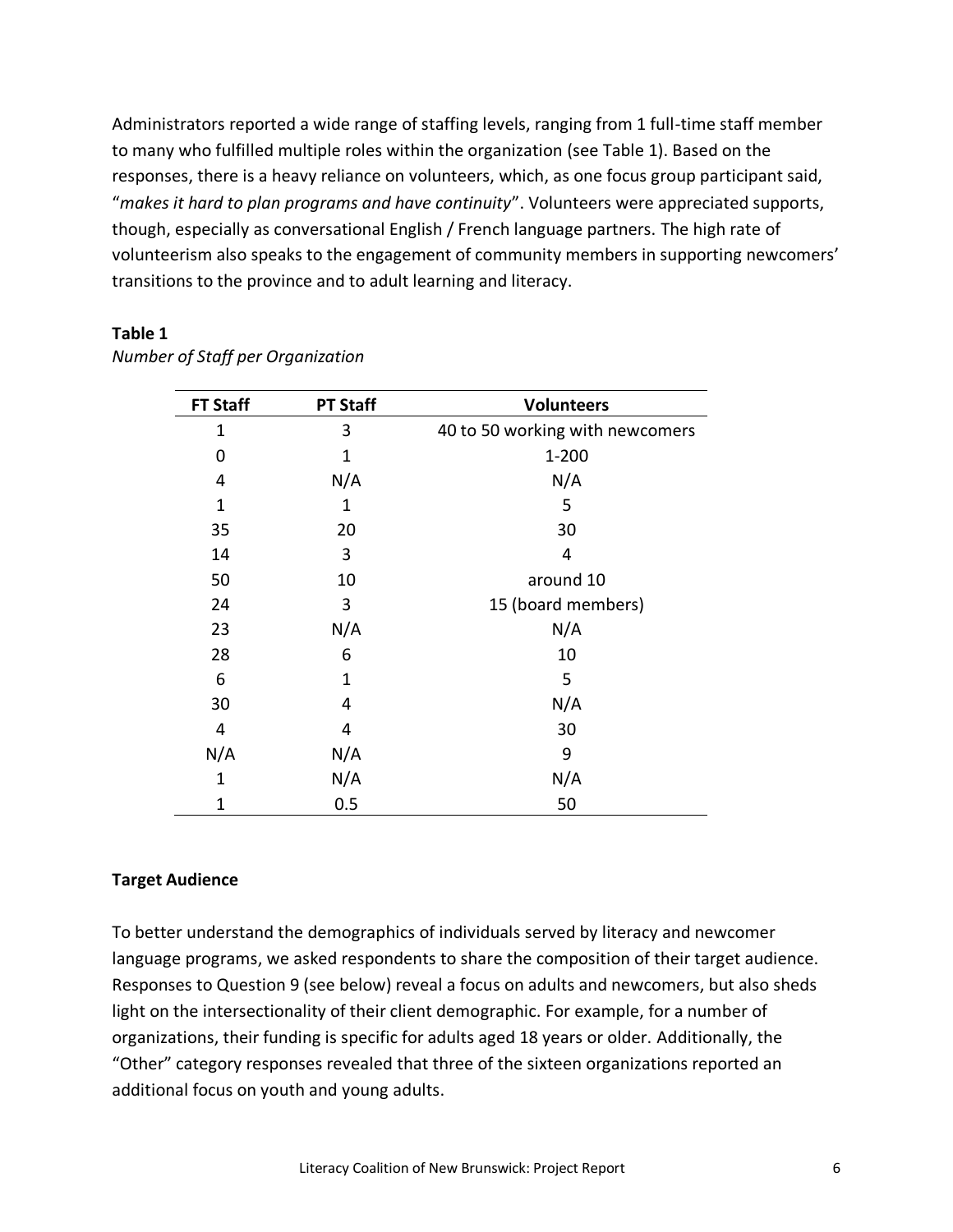

# **Newcomers' Points of Origin**

Newcomers participating in programming offered by respondents' organizations come from all over the globe, but the majority came from Syria, Afghanistan, South America (Columbia, Brazil), Southeast Asia, China, and Ukraine.

Question 16's responses reveal the broad range of skillset and language abilities of newcomers who attend literacy programs in New Brunswick. They noted that some newcomers had to have a higher Canadian Language Benchmark (CBL) score to enter the country under skilled immigration policies, but that the spouses and children often have much lower language literacy—"like, pre-pre-beginner" said one participant, and are also in need of not only language learning, but literacy learning for longer durations.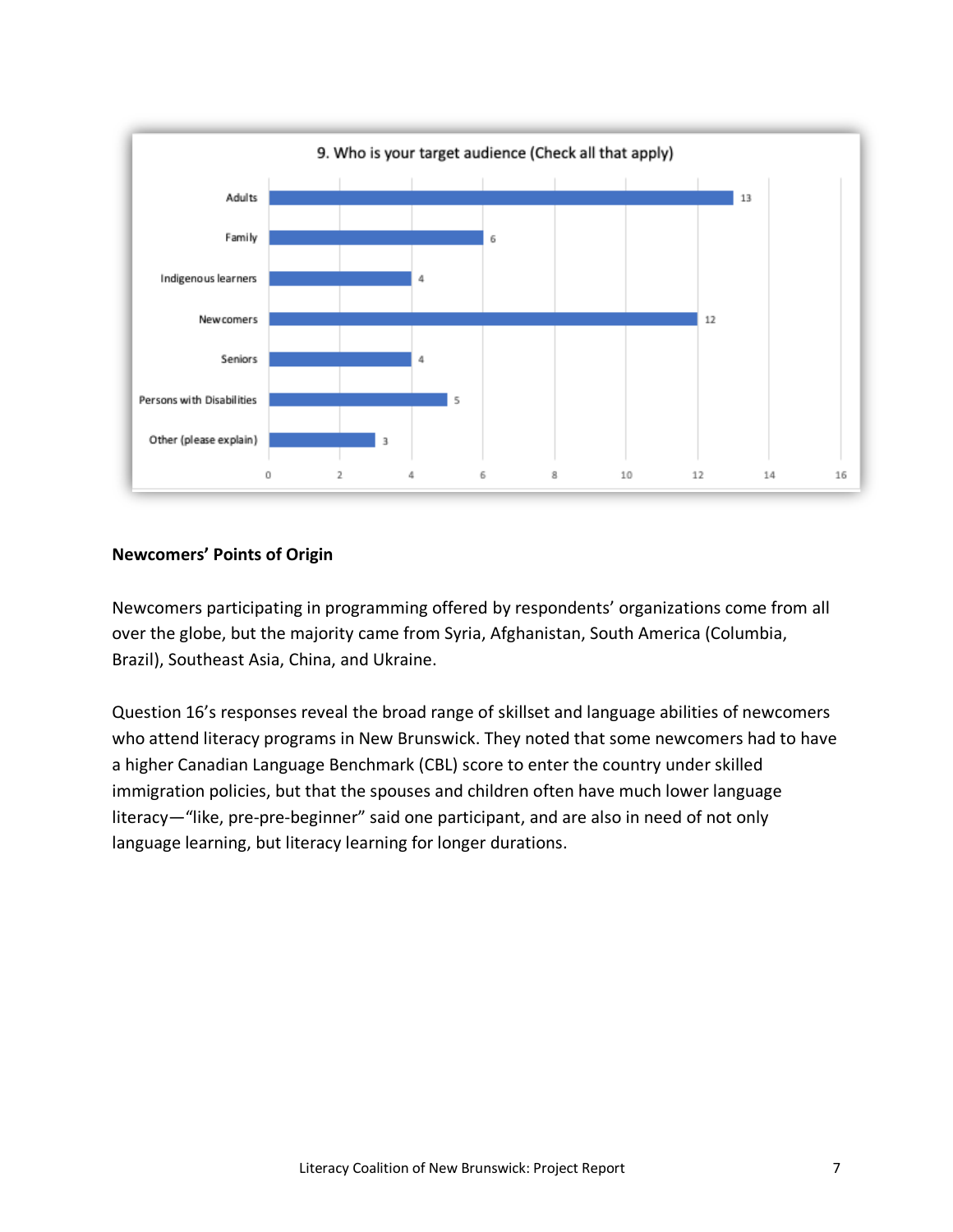

# **Scheduling**

All respondents reported offering both morning and afternoon programming, with 13 of 16 offering evening options. Weekend programming was offered by 7 of the 16 respondent organizations. In a few organizations, classes were held Monday to Thursday, and learners appreciated having the Friday to run errands and deal with doctor's appointments. When asked, an instructor said they did not notice a decline in productivity; in fact, attendance was improved because their students tried to schedule everything on Fridays.

## **Programming Format**

Responses to the question of how programming is delivered reflect the flexibility needed in adult learning contexts. Learners expressed their appreciation for being "*free to take the subject you want to study or learn like you take enough time to finish the subject you want*." They liked not feeling rushed. They appreciated that it "*wasn't like regular school*."

Perhaps reflecting the impacts of COVID-19 lockdowns, the majority of respondents reported they offered a blend of in-person and online programming (See Question 12 Figure below). One organization did not offer structured literacy programming; instead, they hosted signature multicultural programming and events (as funding permitted) that are delivered remotely across their region.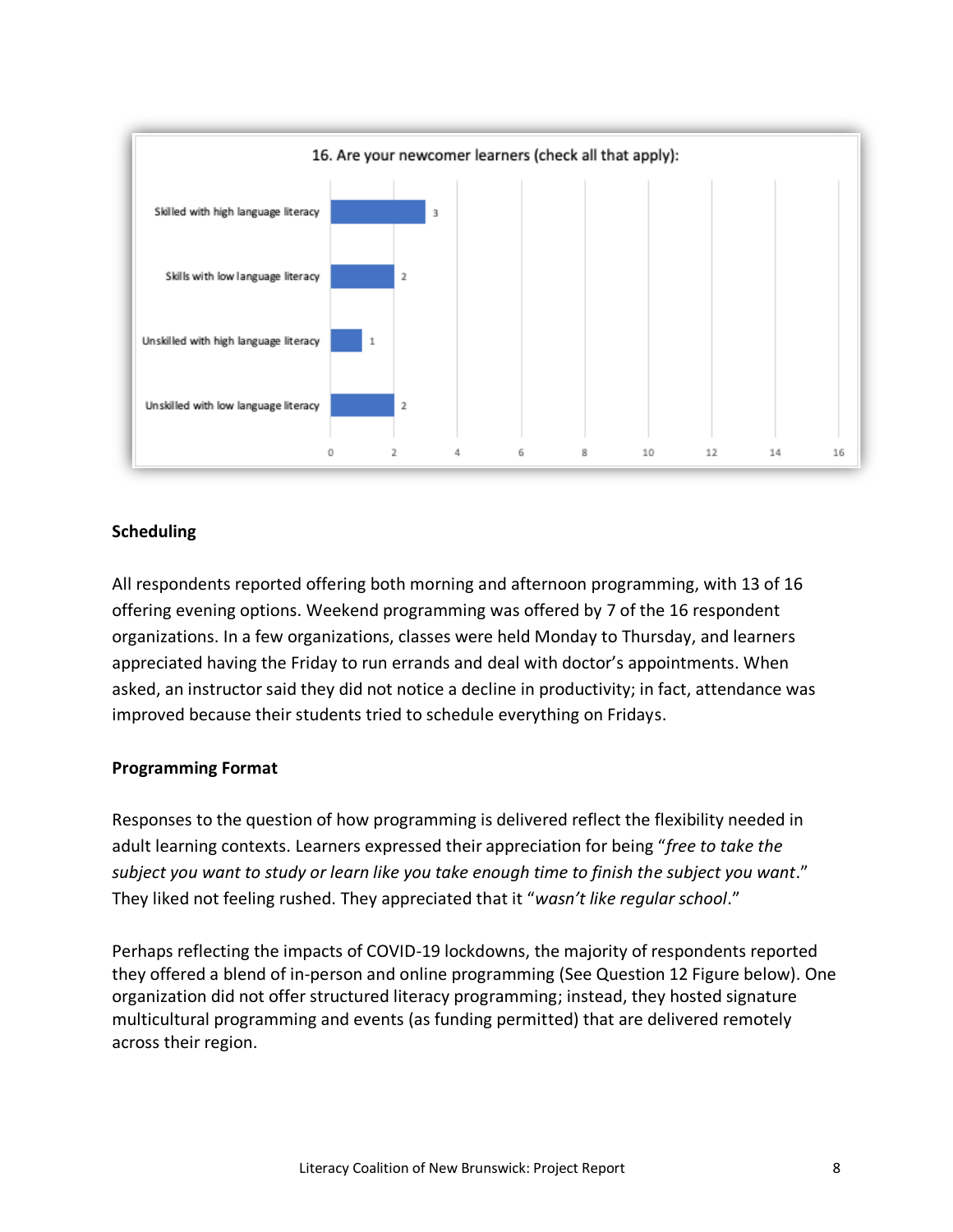

One respondent noted that online learning is helpful, but "*newcomers are still working on accessing and using tech, and the lower sense of connection and ability to read total body language compounds their social isolation and hampers their learning.*" In focus groups with adult learners, participants reported their preference for in-person learning, citing the opportunity to have real-time conversations without the barrier of technology glitches and poor sound quality. They felt "*more connected*" when in person. Others noted their appreciation for being able to continue their learning online during the pandemic and to learning online when weather and childcare impacted in-person classroom attendance.

In the Director's focus group, one participant noted how "*pre-COVID, the government monitored our students and how they learned pretty heavily. And there was a requirement for every student to be physically in a classroom for their learning hours to count to be registered. And sometimes that's administratively simple, but it really doesn't meet the needs of a lot of students. So I feel like it's a bit of a mixed blessing that COVID has allowed us … like everybody else …to kind of pivot and be able to help people who weren't in the classroom*."

Additionally, for one literacy organization, moving to online tutoring has helped expand reach: "*We…have a few areas where we had tutors who were interested in teaching online, but we didn't have learners in that area. But we were able to partner them up with learners from another area*."

Another reported the use of Immigration, Refugee, and Citizenship Canada's (IRCC) funded programme called Avenue [\(https://avenue.ca/\)](https://avenue.ca/) for higher level digital literacy and real-world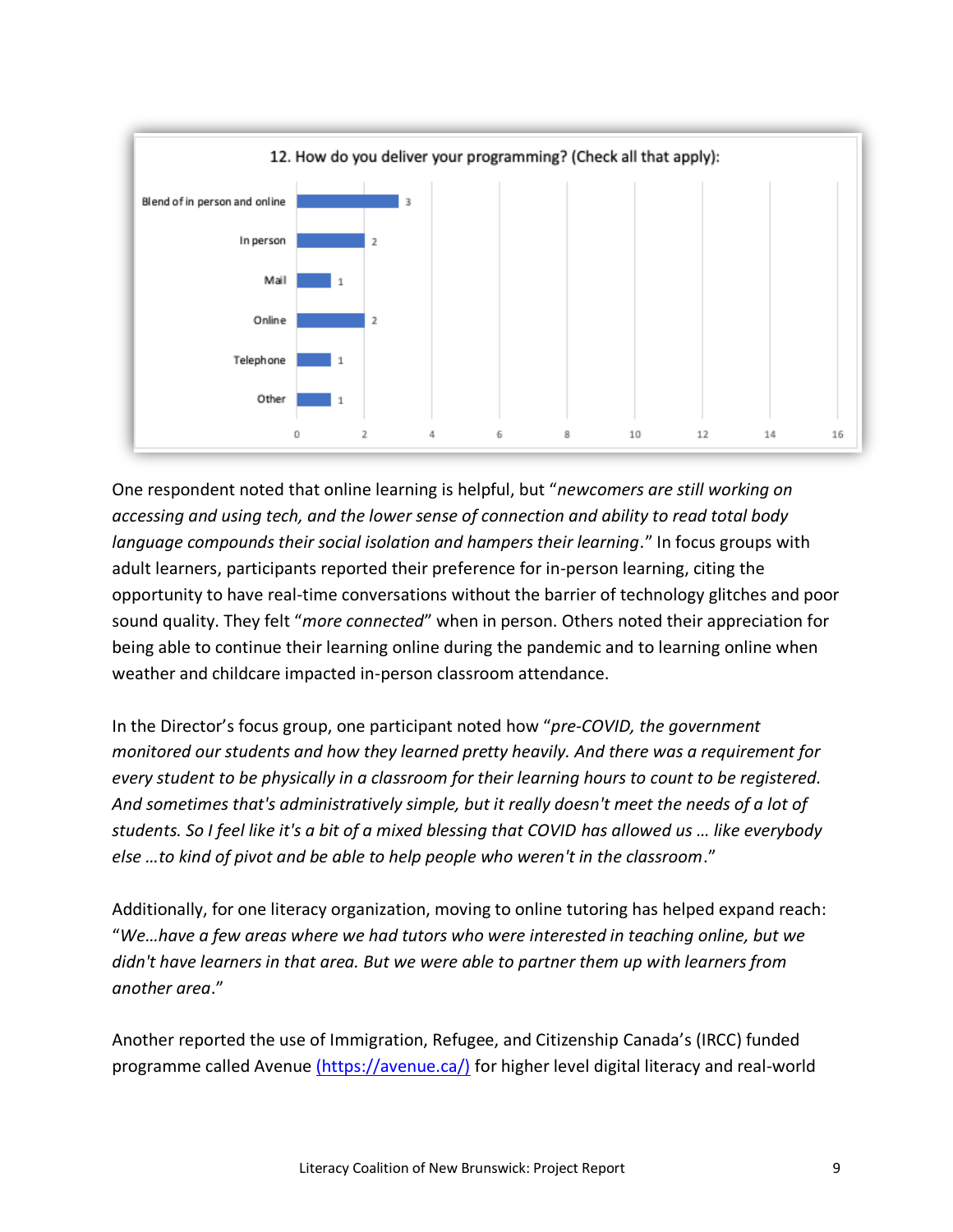task learning and expressed the hope to have the program evolve to be useful for lower language literature learners.

#### **Skills Sets Needed to Teach and Learn**

The changing nature of learning is impacting the required skill sets of language and literacy program staff and volunteers. As one director noted, "*Finding the right skill set is essential. And people want to make that dedication and time and build into it and whether it's volunteered or paid. But at New Brunswick …it's taken time. I have a hard time in Moncton finding people with that skill set. But once you find them wow, watch it blow up because it's awesome. It really does work well then*."

In the words of one director in the focus group, "t*here's not an insignificant portion* [of learners] *who also can manage* [online] *and they can do a lot of the work on the weekends or in the evenings or so but I feel like it's added a lot of complexity, and it changes the skill set that the teachers need to have to actually teach to now*." This has implications for organizations that rely heavily on volunteer staff, who, typically, are older adults who may not have the skills necessary to provide tutoring online

Based on survey results and comments from directors in the focus group, there is an expressed need for ongoing training, not only to address how to use evolving technological tools and resources, but also for trauma-informed teaching, cultural diversity, and mindfulness. Compassion fatigue was mentioned as a concern when working with learners with a myriad of personal challenges related to cycles of abuse, intergenerational trauma, addictions, and physical and mental challenges.

# **What is Working Well**

## **Passionate Staff and Volunteers**

Organizations unanimously cited the passion of their employees and volunteers as a significant reason for the success of their programming. As one director said, "*they're so passionate about what they do. …Without our volunteers, we would be nothing*." Directors had high praise for their instructors, noting their dedication and resourcefulness in making limited and shrinking budgets stretch. In focus groups with learners, they often cited their appreciation of their instructors. Learners also spoke highly of their instructors, saying they were "*kind*" and "*patient*" and that they "*cared about us and wanted us to succeed*." Learners also cited a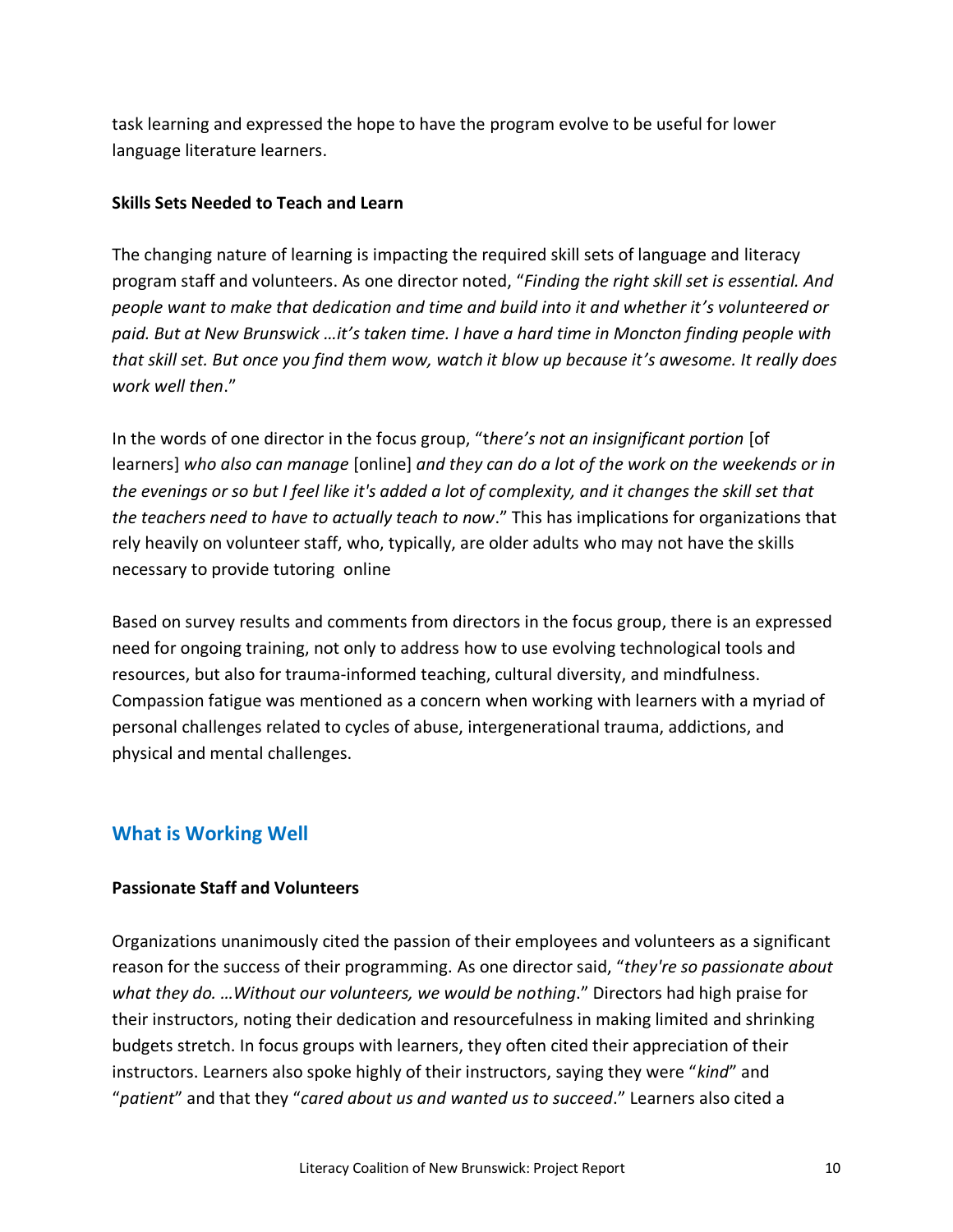number of examples where their instructors were instrumental in helping them navigate the challenge of accessing program and funding opportunities, where language and literacy was often a barrier to understanding forms and processes.

# **Navigating Systems**

Most directors were pleased with the level of support they had when working with government agencies and with other community organizations. They felt they knew who to contact when an issue emerged with a learner. Some also felt that if they had suggestions for programming that they could bring forward with a proposal that would be considered.

# **Flexibility**

Flexibility in programming and ways of learning was reported in all focus groups. One director mentioned the success of partnering with the local high school for a community cooking class, which was an informal way to not only share cultural understandings, but to have conversations in "real-life" situations. Additionally, newcomers reported they liked the PBLA program<sup>1</sup> because the content can be applied to their own life and situations.

# **Challenges Impacting Success**

## **Addressing Diverse Needs**

Directors and front line workers noted the diverse demographic characteristics, including "*financial, learning disabilities, trauma, language proficiency, low literacy skills in their native language, cultural familiarity*" makes providing needed programming and supports difficult at times. Language barriers and a lack of foreign credential recognition or an absence of documentation (especially for newcomers fleeing war-torn countries) hindered newcomers' transitions to work.

# **Length of Program Eligibility**

Time was also a challenge. Participants felt one year of program eligibility was not enough to become functional in either English or French so that they could get a job. Directors

 $1$  Portfolio-Based Language Assessment (PBLA) is a teaching and assessment model designed to enhance nationwide consistency and standards of quality in English as a Second Language (ESL) training for adult newcomers to Canada. PBLA is grounded in recognized best practices in language instruction and assessment for adults. Se[e https://www.language.ca/resourcesexpertise/on-pbla/](https://www.language.ca/resourcesexpertise/on-pbla/)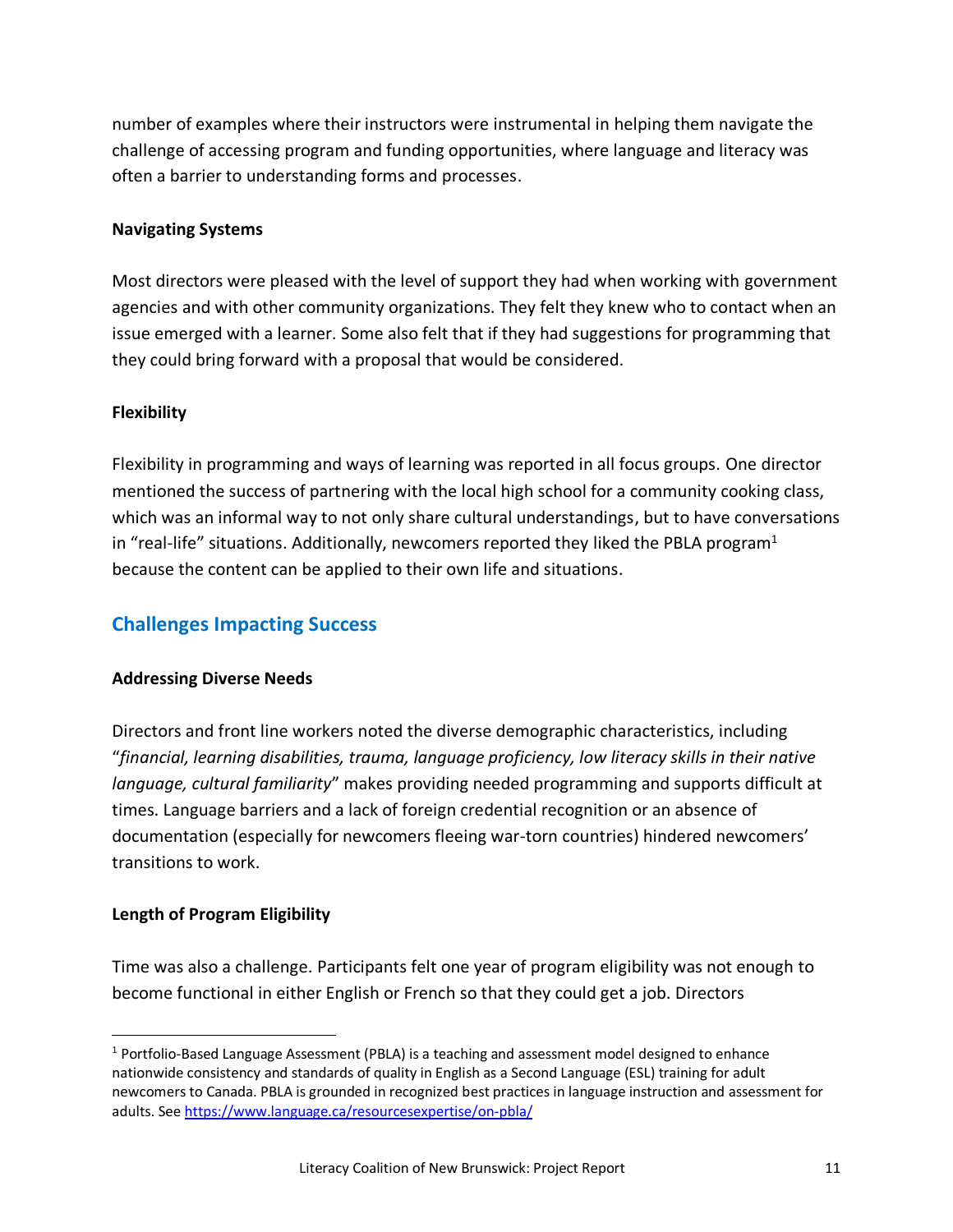commented that program length sometimes did not take into account the trauma and cultural barriers to learning that many newcomer learners face when fleeing to safety in Canada. Speaking through a translator, one newcomer explained that they have been in Canada for three years, and still is not comfortable speaking and understanding English. They have skills but cannot get a job because of their language ability.

## **Devaluing Literacy for Personal Growth**

In one focus group with newcomers, the conversation turned to motivations for learning a language. For some newcomers, they were solely interested in language ability to communicate in social settings, to speak with their children's teachers, or their doctors. Because of their cultural beliefs, they did not intend to work outside the house. Therefore, the current emphasis on language and literacy learning for work was a challenge for them. Directors also noted the growing focus on government funding that requires a workforce attachment as a successful outcome and were concerned that literacy funding for personal growth was being devalued. This concern is especially poignant in light of learners' reasons for attending literacy programming. Although many saw increased literacy as a pathway to economic stability and work, they also said their motivations for learning to read and write were rooted in desires to understand their children's homework, to read to their grandchildren, and to have independence in dealing with doctors and in filling out forms. As one adult learner said, I wanted "*to prove to myself that I'm capable of accomplishing a thing that I never thought that I would be able to accomplish*." Another said they were learning because they "*quit school at 17. And now my grandkids are asking me like, why I didn't finish school. And I said, Well, okay, I'll look into it. And plus, I'll be the last one of the eight to get some sort of a diploma. My grandkids have been asking me, why don't you finish school, Nanny? Okay, I can't disappoint them."*

## **Classroom Composition**

In terms of program structure, both instructors and newcomers cited their dissatisfaction with having Levels 3 and 4 language learners together in one classroom. "*Some people pick up really fast. And some people struggle. And it happened today in our lesson, it was a little bit difficult for them. They don't like the mixing together. This sometimes even delays the lesson, you know, when you have to instead of finish it in one or two days, it will take the whole week. Some people feel boring about that. Like they're already there. They already understood and then you're trying to make the rest, you know, get there and yeah, be at the same page.*" Learners agreed, seeing it a "*big problem for the student and for teacher."*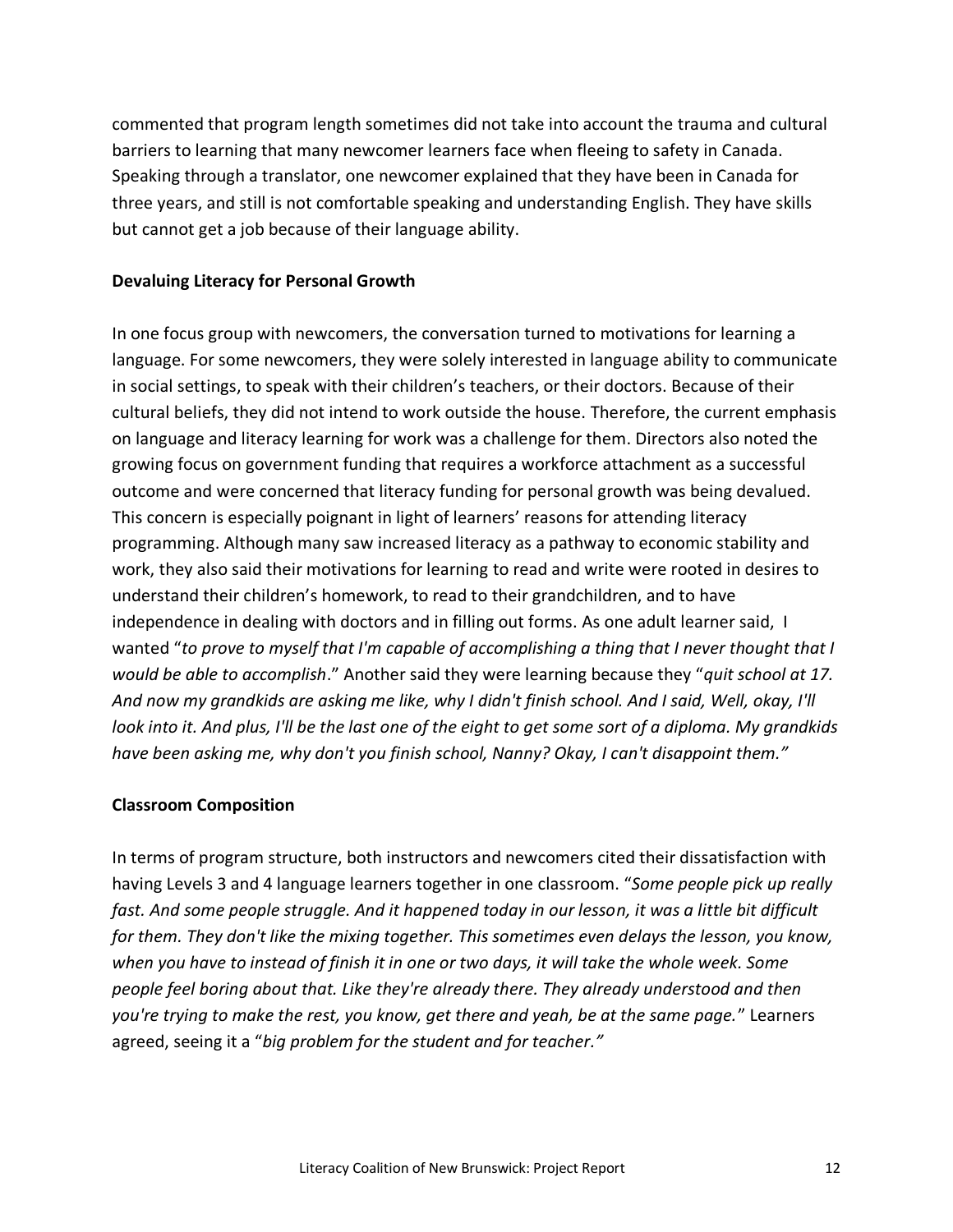## **Program Availability**

As well, the differences in program availability was seen as a challenge for success. One participant noted that other provinces have full-time language programmes but they were limited to part time: "*three hours a day …and sometimes it is less*." They noted that in Nova Scotia, the day was five hours and they did not understand how it could be so different because it was all funded by governments. This speaks to the issue of trying to attract newcomers to a region where programs and services are less than in neighbouring provinces. This is a factor when deciding *where* in Canada to immigrate.

# **Access to Learning**

The COVID-19 pandemic served to highlight the disparities between urban and rural populations in terms of access to programs and services. Transportation to classrooms located in other communities and access to adequate bandwidth and a laptop or other device prevents learners from attending to the fullest extent desired. Travel allowances did not reflect rising costs of gas. Directors and front-line workers reported challenges with a lack of resources, space, and adequate technology with which to deliver programming.

## **Challenges with Online Learning**

When asked if they were able to learn online, learner responses were mixed. Many of the newcomers said, "*no, very bad*," explaining that it was hard to be motivated and to set aside time at home with everyone around. Internet connection and access to devices were significant issues impacting success when engaging in online programming.

## **Lack of Resources**

A few Arabic speakers mentioned the challenge of learning a whole new alphabet and pronunciation. For them, it was a steep learning curve, and they noted the need to have more resources that reflected their age and life-stage, "*Not something like …cartoons or something that kids will watch, you know*?

Directors, front-line workers, and learners also felt that although classroom-based resources were available, there was not enough that learners could take home and work on. They also felt newcomers would learn faster if there was more audio resources for the classroom and to use at home. Instructors were also challenged with a lack of teaching equipment. In one extreme example, a language instructor said "*I have only the whiteboard. And I just got it last week. I*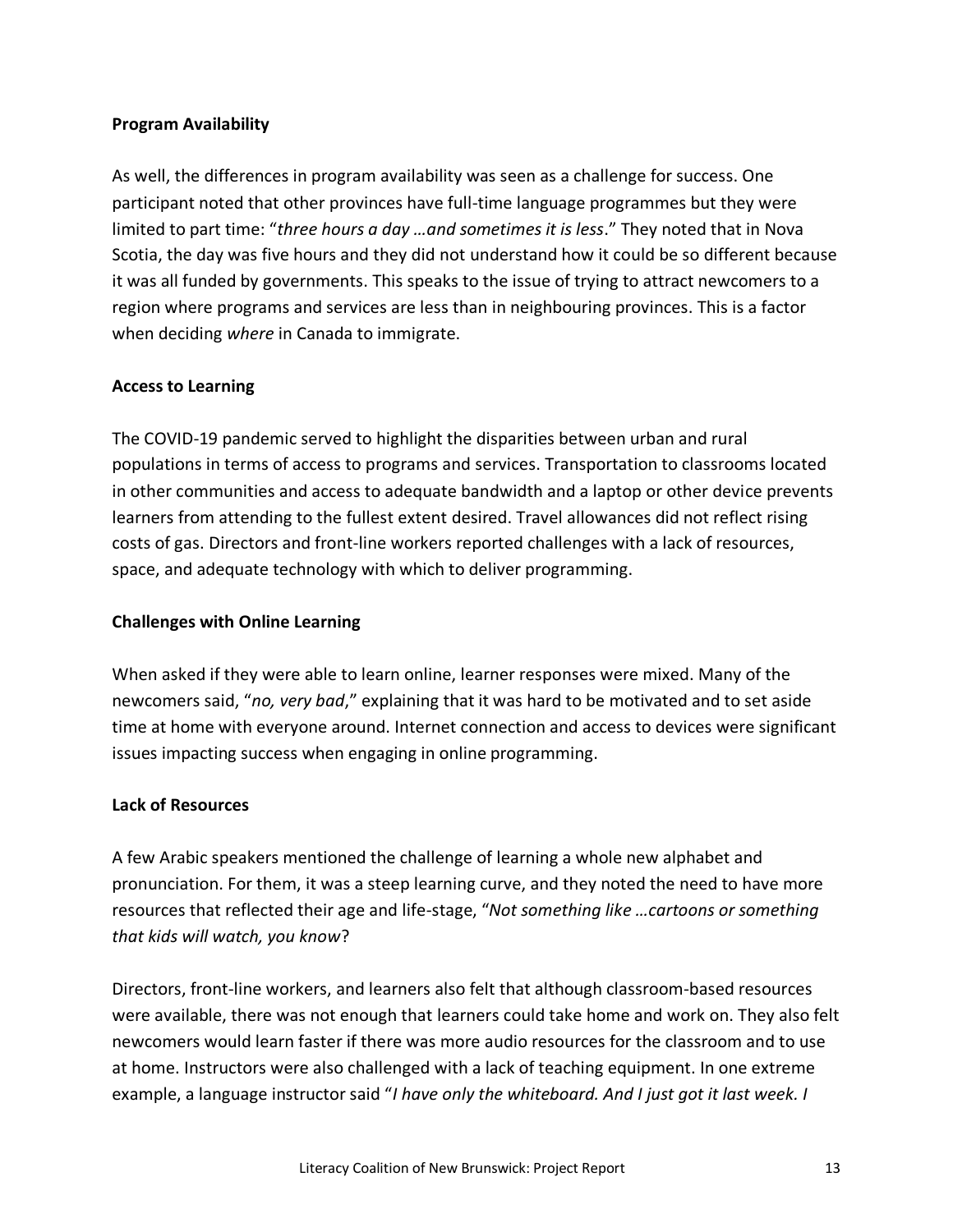*had a really itty bitty one that I used to use. And with one sentence, it will be full. And then I have to erase it and then write again*. They had no other technology to use with students. In fact, one urban literacy organization was located in a space without Internet access, which meant they were limited in their choices for delivery options and accessing online resources for learners.

# **Recommendations Based on Findings**

Based on our analysis of research results, we present the following recommendations to reduce barriers between language levels and adult literacy learning:

- a. Offer comparable programs for language learners to match other provinces' offerings
- b. Improve organizations' access to Internet and current technologies for teaching and learning
- c. Improve access to stable and affordable Internet connections in rural communities
- d. Address gaps in program access in rural communities
- e. Provide ongoing opportunities for professional development for staff and volunteers, based on identified needs
- f. Establish and support a mechanism for collaboration, knowledge exchange, and resource-sharing across program providers
- g. Create more flexibility in program length for learners who need more time to achieve language learning goals
- h. Offer a broader menu of language learning programs for a wider range of language ability levels
- i. Value learning for personal growth and as an important vehicle for citizen engagement and integration into society.

# **Final Thoughts**

The results of our inquiry deepened understanding of the contexts in which organizations and service providers design and deliver adult literacy programming and provided insight from learners who access those programs. Additionally, a positive unintended outcome was the informal network and community connection that was built between the organizations participating in the research. They shared resource links, contact information, and suggestions for programming. This engagement highlights the need for a community of practice across the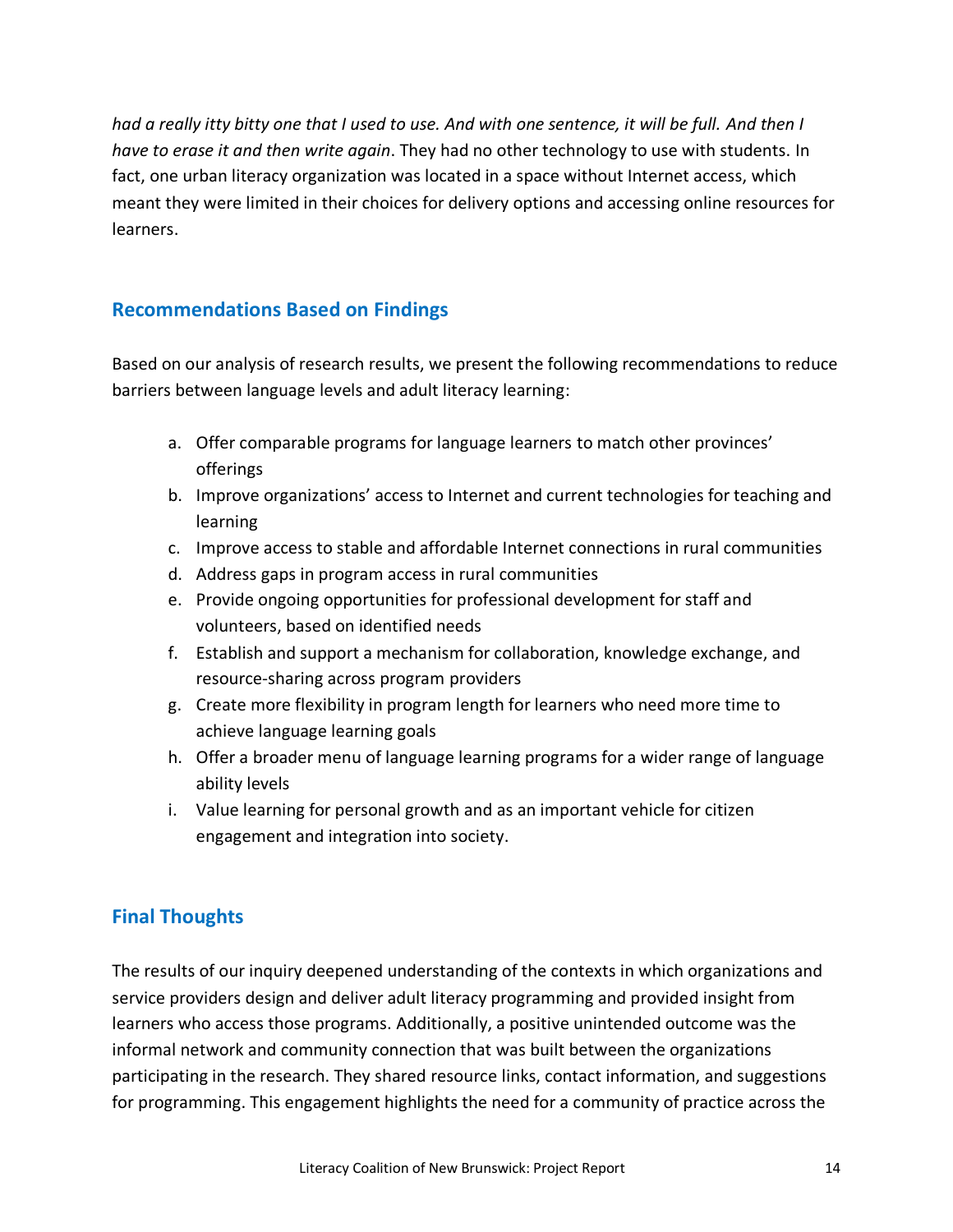province for organizations with similar mandates. The data collected serves as an important piece of information about the barriers and successes to literacy learning. Findings from this project will inform future directions for expanding our efforts in Workplace Literacy and Essential Skills Training in New Brunswick and beyond. It will also be shared with relevant stakeholders and community literacy partners to inform their work.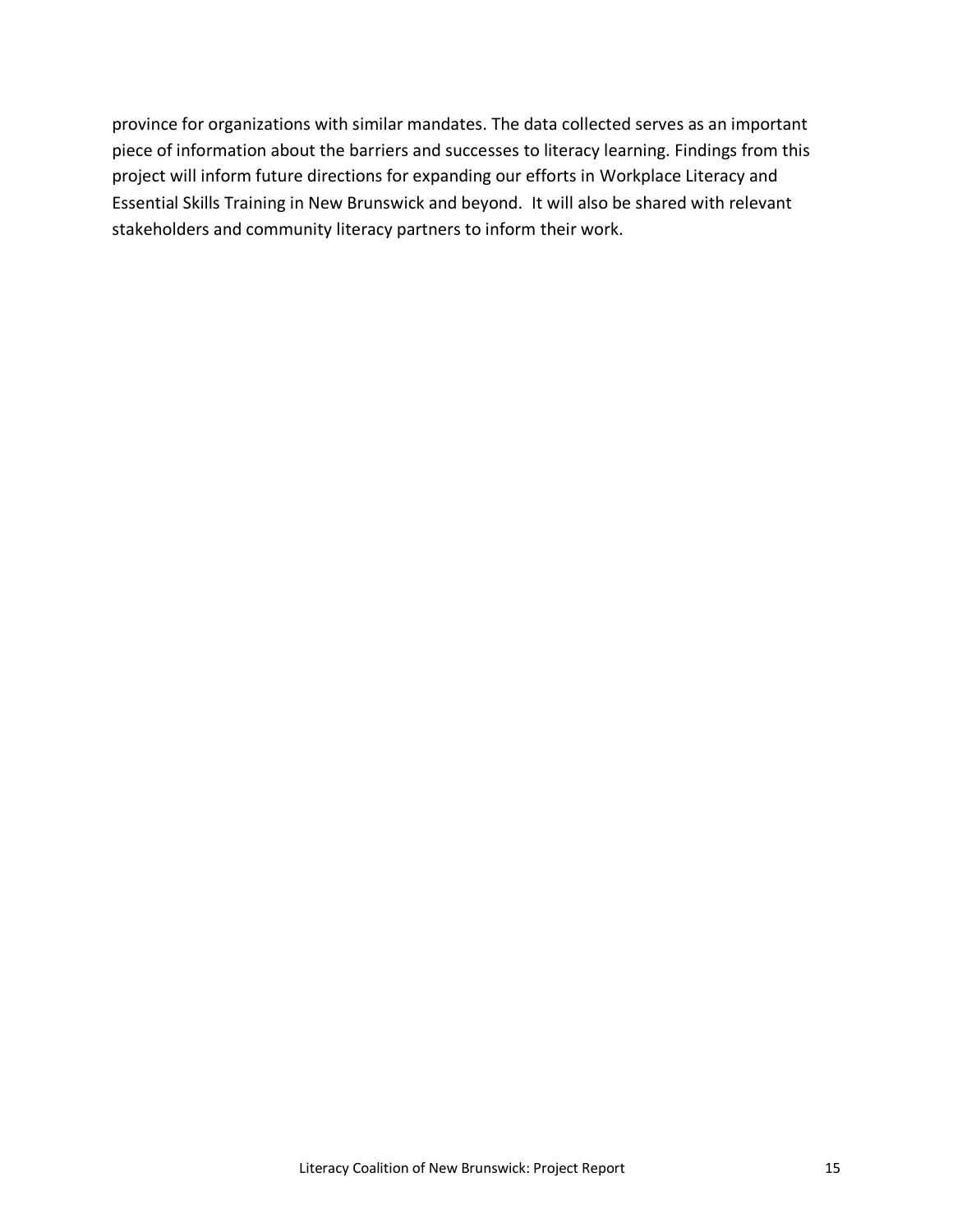# **References**

- Boco, E., Emery, H., McDonald, T., & Mokhtar, R. (2021). *Immigrant income and labour market outcomes: 2006–2015 cohorts.* New Brunswick Institute for Research, Data and Training. [https://www.unb.ca/nbirdt/research/publications/immigrant-income-and-labour](https://www.unb.ca/nbirdt/research/publications/immigrant-income-and-labour-market-outcomes-2006---2015-cohorts.html)[market-outcomes-2006---2015-cohorts.html](https://www.unb.ca/nbirdt/research/publications/immigrant-income-and-labour-market-outcomes-2006---2015-cohorts.html)
- Government of Canada. (n.d.). *How Canada's refugee system works.* [https://www.canada.ca/en/immigration-refugees-citizenship/services/refugees/canada](https://www.canada.ca/en/immigration-refugees-citizenship/services/refugees/canada-role.html)[role.html](https://www.canada.ca/en/immigration-refugees-citizenship/services/refugees/canada-role.html)
- Lam, M. (2019). Language education for newcomers in rural Canada: Needs, opportunities, and innovations. *Journal of Rural and Community Development*, *14*(1), 77–97.
- Social Research and Demonstration Corporation (2021a, May). *Barriers to employment and training for equity-seeking groups.* [https://www.srdc.org/publications/Barriers-to](https://www.srdc.org/publications/Barriers-to-employment-and-training-for-equity-seeking-groups-Final-Report-details.aspx)[employment-and-training-for-equity-seeking-groups-Final-Report-details.aspx](https://www.srdc.org/publications/Barriers-to-employment-and-training-for-equity-seeking-groups-Final-Report-details.aspx)
- Social Research and Demonstration Corporation (2021b, May). *Survey of skilled newcomers who previously used employment services: Final report.* [https://www.srdc.org/publications/Survey-of-skilled-newcomers-who-previously-used](https://www.srdc.org/publications/Survey-of-skilled-newcomers-who-previously-used-employment-services-Final-Report-details.aspx)[employment-services-Final-Report-details.aspx](https://www.srdc.org/publications/Survey-of-skilled-newcomers-who-previously-used-employment-services-Final-Report-details.aspx)
- Statistics Canada. (2019). *Population projections for Canada* (2018 to 2068), provinces and territories (2018 to 2043). [https://www150.statcan.gc.ca/n1/en/pub/91-520-x/91-520](https://www150.statcan.gc.ca/n1/en/pub/91-520-x/91-520-x2019001-eng.pdf?st=b4U44r-q) [x2019001-eng.pdf?st=b4U44r-q](https://www150.statcan.gc.ca/n1/en/pub/91-520-x/91-520-x2019001-eng.pdf?st=b4U44r-q)
- The United Nations Refugee Agency. (n.d.). *Refugee statistics*[. https://www.unhcr.ca/in](https://www.unhcr.ca/in-canada/refugeestatistics/#:~:text=By%20the%20end%20of%202019,seekers%2C%20and%2047%2C300%20stateless%20persons)canada/refugeestatistics/ - [:~:text=By the end of 2019,seekers, and 47,300 stateless](https://www.unhcr.ca/in-canada/refugeestatistics/#:~:text=By%20the%20end%20of%202019,seekers%2C%20and%2047%2C300%20stateless%20persons)  [persons](https://www.unhcr.ca/in-canada/refugeestatistics/#:~:text=By%20the%20end%20of%202019,seekers%2C%20and%2047%2C300%20stateless%20persons)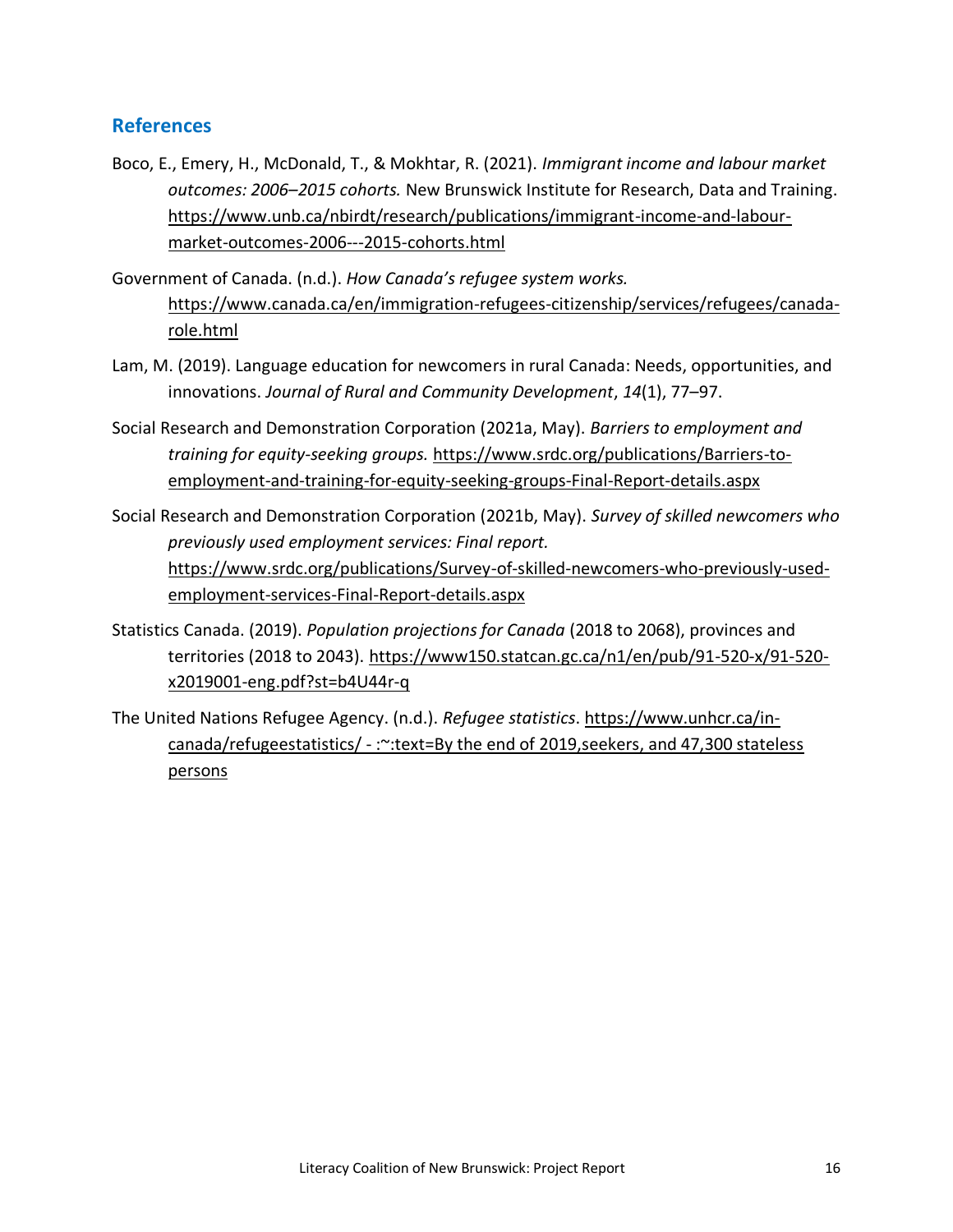# **Appendix A: Project Timeline**

#### **Phase I (September–October, 2021): Groundwork**

- Sector Scan
- Hire research assistant and consultant
- Ethics approval

# **Phase II (November 2021–February, 2022): Data Collection**

- Prepared and conducted survey
- Analyzed data

#### **Phase III (February—March, 2022): Analysis and Reporting**

- Hosted focus groups
- Analyzed data
- Finalized report for submission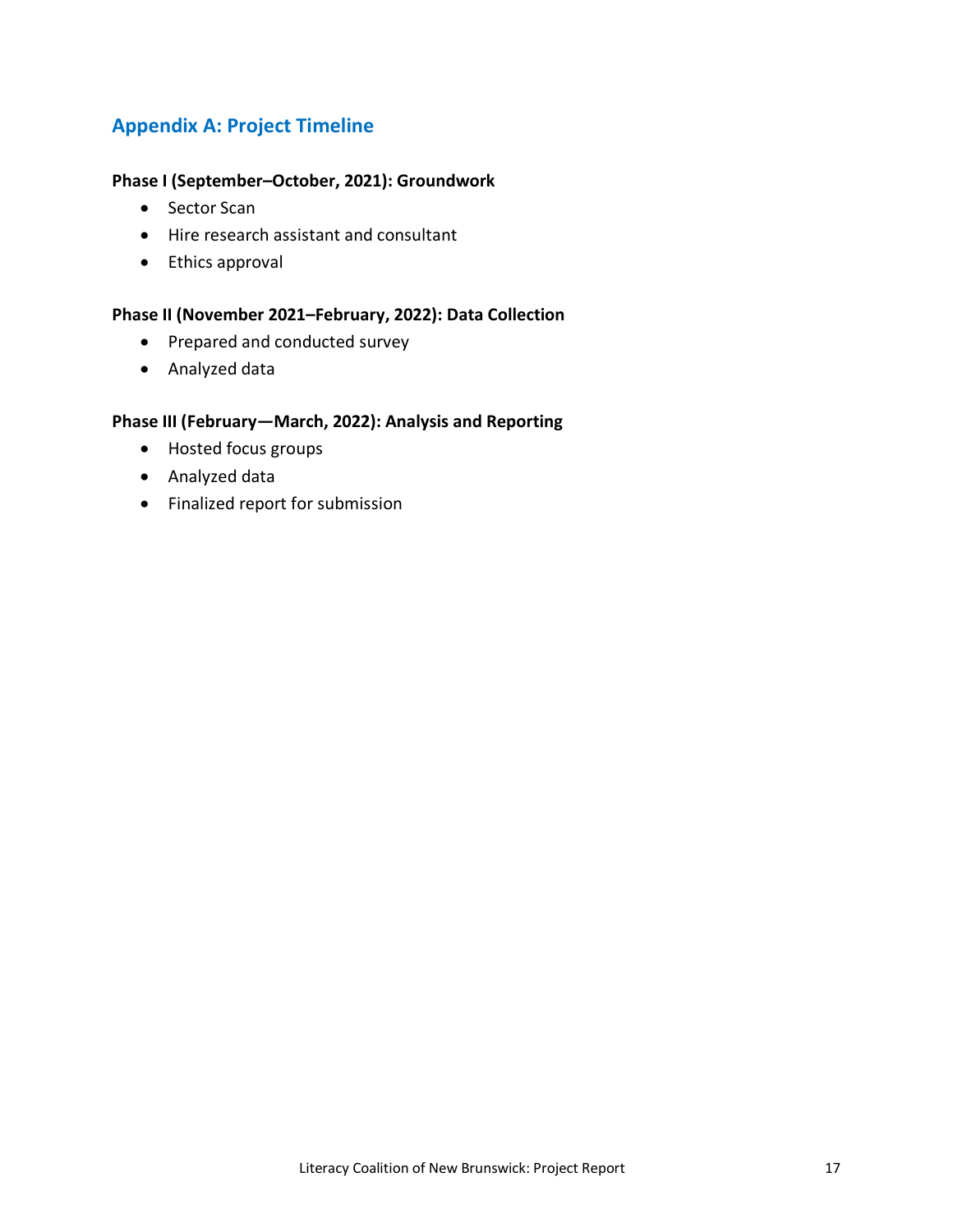# **Appendix B: Response Rates**

| <b>Questionnaire for Directors and Administrators:</b> |                 |  |
|--------------------------------------------------------|-----------------|--|
| <b>Questionnaire for Frontline Workers:</b>            | 17 responses    |  |
| <b>Focus Group for Directors and Administrators</b>    | 6 participants  |  |
| <b>Focus Group with Adult Learners:</b>                | 27 participants |  |
| 1 Newcomer + 5 Domestic Learners                       | 6 participants  |  |
| 1 Newcomer + 2 Domestic Learners                       | 3 participants  |  |
| 4 Newcomers + 4 Domestic Learners                      | 8 participants  |  |
| 7 Newcomers (including interpreter)                    | 7 participants  |  |
| 3 Newcomers (including interpreter)                    | 3 participants  |  |
|                                                        |                 |  |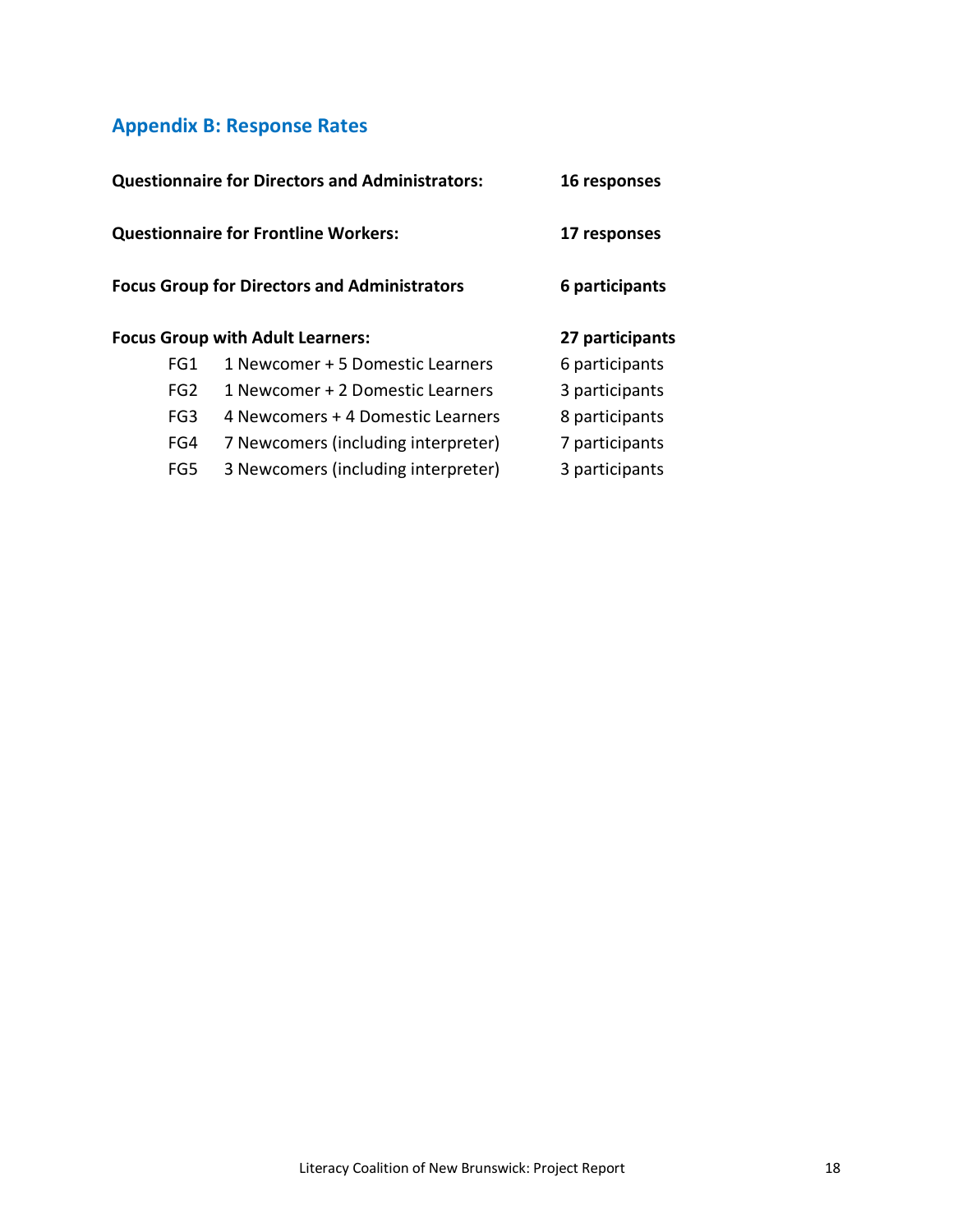# **Appendix C: Focus Group Questions**

# **Questions for Directors**

- 1. Describe the kinds of programming you offer and your target group.
- 2. What is working well?
- 3. What are the main challenges?
- 4. What are some of the barriers to participation for adult learners (especially newcomers)?
- 5. Is there anything else you would like to share?

#### **Questions for Newcomer Adult Learners**

- 1. What motivated you to attend the learning program?
- 2. What do you like about it?
- 3. What is going well?
- 4. What is difficult for you?
- 5. What would make it better?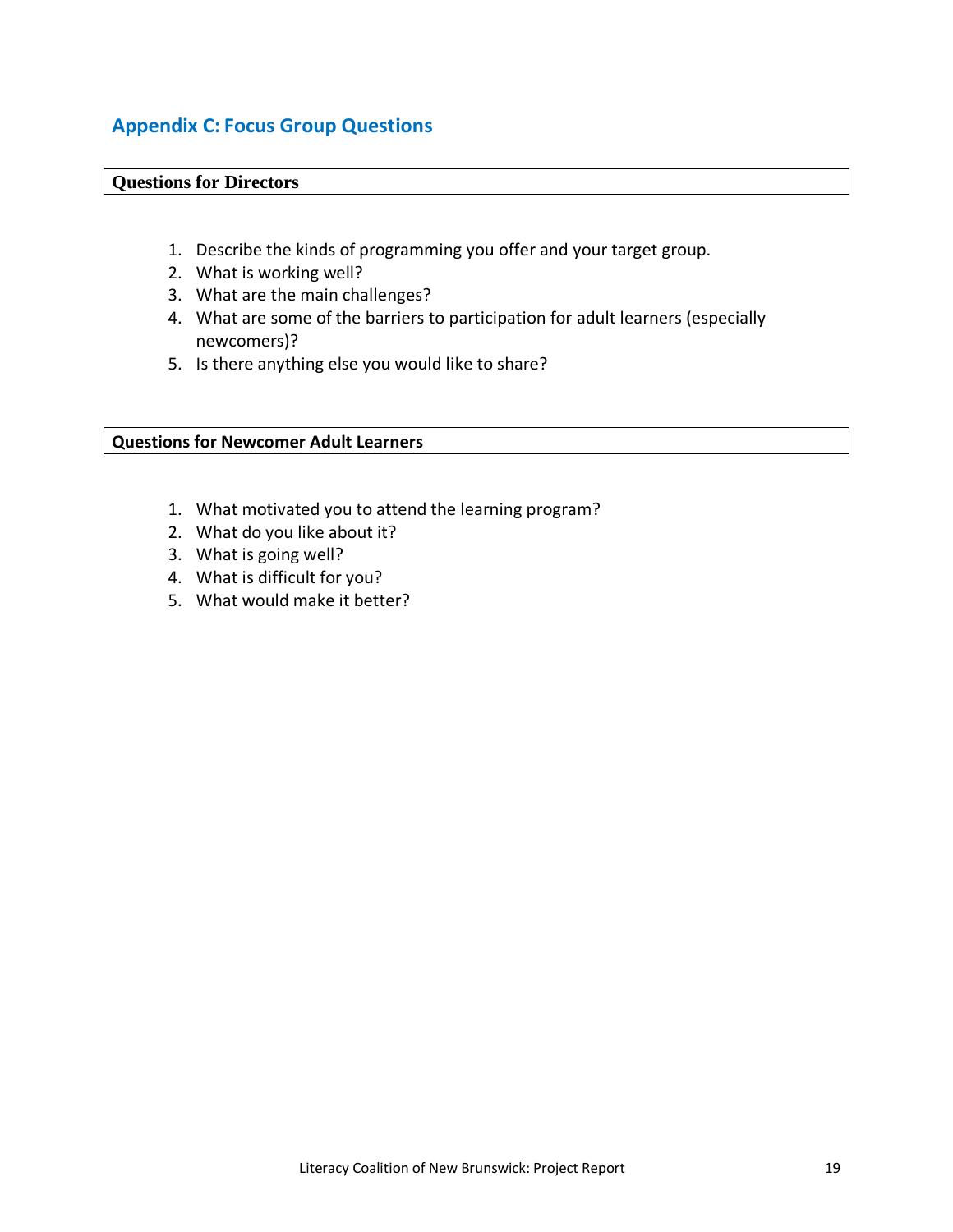# **Appendix D: Themes Based on the Adult Literacy Funding (ALF) Framework**

|              | Personal                              | <b>Community</b>          | <b>Cultural</b>   | <b>Governance</b>                             |
|--------------|---------------------------------------|---------------------------|-------------------|-----------------------------------------------|
|              | Benefits of language development      | Challenge of accessing    | Variety of tutor/ | Valuing of supportive                         |
|              | from experiences                      | program (answers vary     | teacher needs to  | learning environment/                         |
|              |                                       | widely re ease of finding | support programs  | teachers                                      |
|              | Incentives to participate in program  | program)                  | effectively       |                                               |
|              |                                       |                           |                   | Need for ongoing                              |
|              | Intrinsic motivation                  |                           |                   | learner support:<br>"There's no quick fix for |
|              | Concern with speed of progress        |                           |                   | literacy"                                     |
|              |                                       |                           |                   |                                               |
|              | Funding to participate in program     |                           |                   |                                               |
|              |                                       |                           |                   |                                               |
| Participants | Repercussions of inadequate funding   |                           |                   |                                               |
|              |                                       |                           |                   |                                               |
|              | Personal development                  |                           |                   |                                               |
|              | Learners with learning disabilities   |                           |                   |                                               |
|              |                                       |                           |                   |                                               |
|              | Challenge of keeping up with learning |                           |                   |                                               |
|              | independently                         |                           |                   |                                               |
|              |                                       |                           |                   |                                               |
|              | Response to program                   |                           |                   |                                               |
|              |                                       |                           |                   |                                               |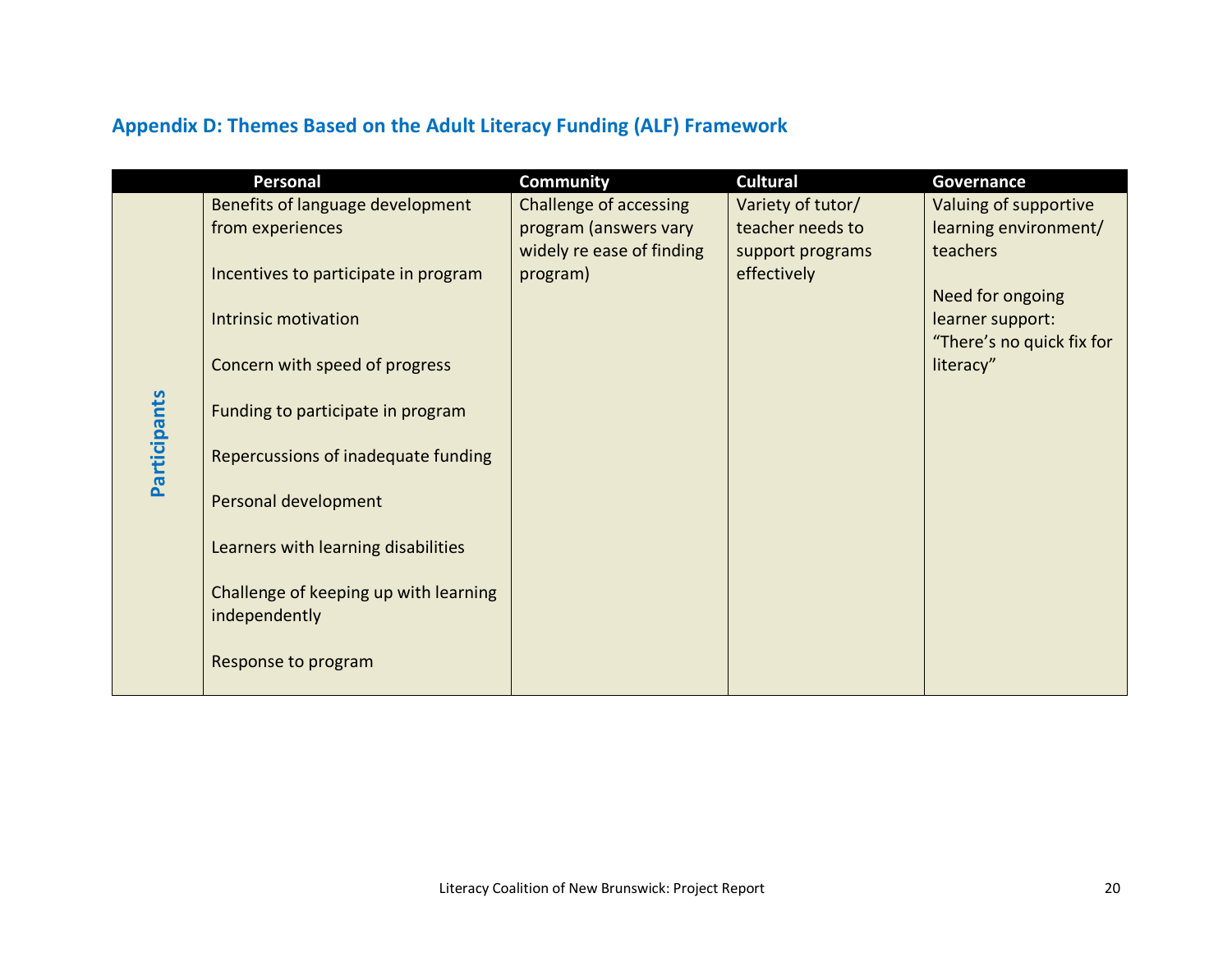|                                | Personal                                                                                                                                                                               | <b>Community</b>                                                                                                                                                                                                                                                                                    | <b>Cultural</b>                                        | Governance                                                                                                                                                                         |
|--------------------------------|----------------------------------------------------------------------------------------------------------------------------------------------------------------------------------------|-----------------------------------------------------------------------------------------------------------------------------------------------------------------------------------------------------------------------------------------------------------------------------------------------------|--------------------------------------------------------|------------------------------------------------------------------------------------------------------------------------------------------------------------------------------------|
| Providers                      | Mental health<br>Addressing learning anxieties or<br>learning<br>challenges/diagnosing<br>disabilities/responding to<br>learner traumas<br>Need for centralized place of<br>connection | Challenges/opportunities<br>found during pandemic<br>Need for flexibility in<br>learning delivery<br>Challenges of addressing<br>impediments to access<br>Barriers/lack of supports<br>for learners                                                                                                 | <b>ESL support</b>                                     | Challenges of<br>addressing impediments<br>to access<br>Identifying elements<br>that are working well.                                                                             |
| Programs (space/time/location) | Need for adequate access to<br>space/tools/tech for learning                                                                                                                           | Online<br>accessibility/technology<br>challenge of working at<br>home with<br>family/distractions<br>accessibility of<br>devices/internet reliability<br>In-person classes -<br>inadequate space<br>(small/ice rink/church<br>room), lack of<br>technology/computers,<br>lack of access to internet | <b>ESL Support</b><br>Academic language<br>development | Need for (government)<br>recognition that<br>learners develop at<br>different speeds<br>Need for ongoing/<br>flexible funding<br>Challenges/<br>opportunities:<br><b>Materials</b> |